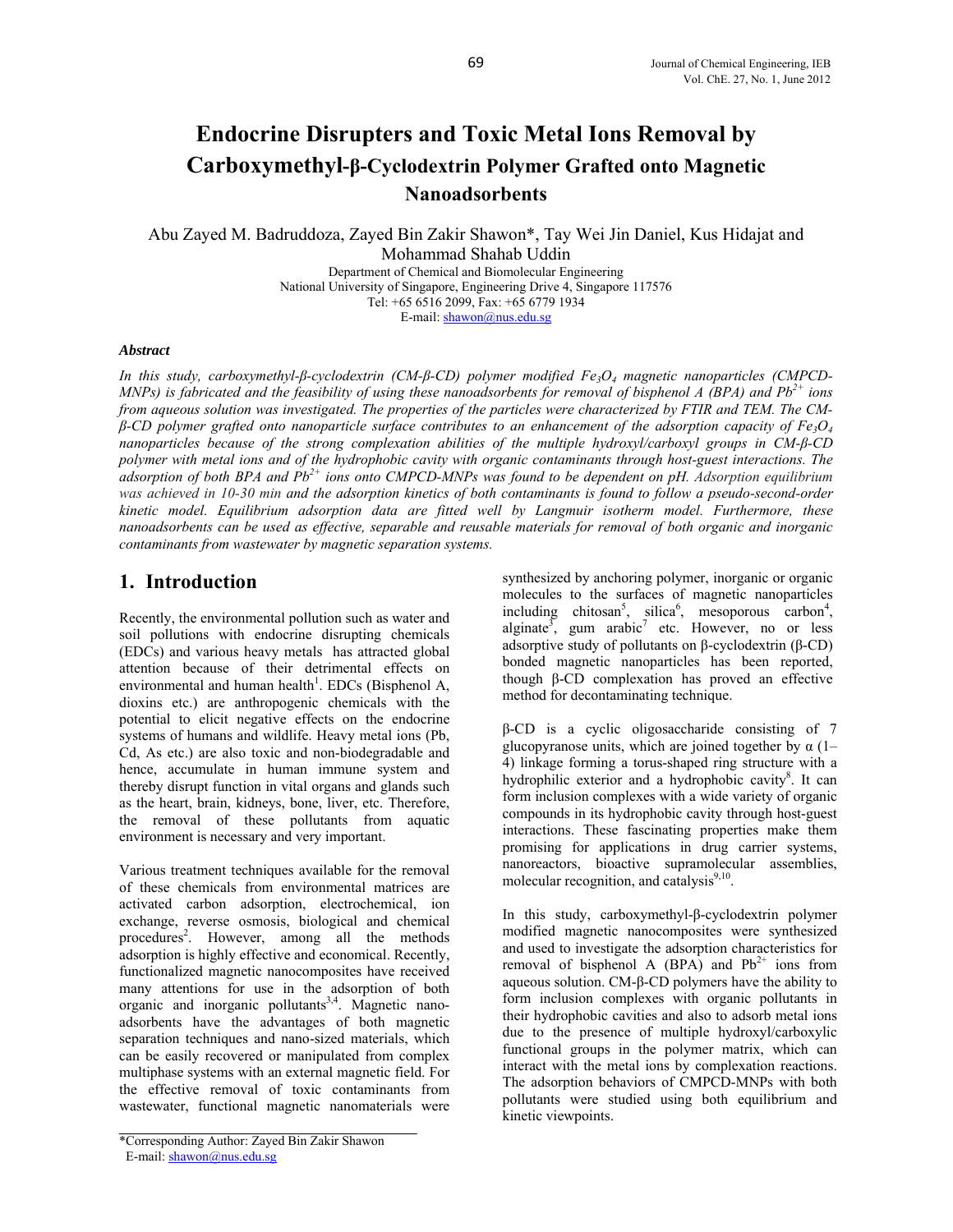# **2. Experimental**

#### **Materials**

Iron (II) chloride tetrahydrate (99%), Iron (III) chloride hexahydrate (98%), chloroacetic acid (99%), Bisphenol A (98%) was purchased from Alfa Aesar. Ammonium hydroxide (25%) was purchased from Merck (USA). β-CD (99%) was obtained from Tokyo Kasie Kogyo (Japan). The water in this work was Milli-Q ultrapure water.

# **3. Methods**

### **Synthesis of CM-β-CD polymer coated magnetic nanoparticles (CMPCD-MNPs)**

First, CM-β-CD polymer was prepared following the procedure as described in literature<sup>11</sup>. Briefly, β-CD (5 g) was dissolved in 50 ml of 10% (w/v) NaOH and 10 ml of epichlorohydrin were added. The system was vigorously stirred for 8 h, another 5 ml of epichlorohydrin added with stirring and the mixture kept overnight at room temperature. The solution was concentrated and precipitated by addition of cold ethanol (500 ml). The gummy precipitate was then washed with ethanol and acetone and dried under high vacuum overnight. Then, two grams of the above polymer were further dissolved in 50 ml 5% (w/v) NaOH and 2 g of monochloroacetic acid were added. The system was vigorously stirred for 24 h, neutralized with 2 M HCl, concentrated to about 15 ml and cooled to 4 ◦C. The precipitated NaCl was filtered off and the supernatant was precipitated by addition of cold ethanol (500 ml). The gummy precipitate was crushed several times with ethanol in a mortar and then washed again with ethanol and acetone and dried under high vacuum overnight.



Fig.1. Scheme representation of CM-β-CD polymer coating on bare magnetic nanoparticles.

CMPCD-MNPs were fabricated by one step coprecipitation method. Briefly,  $0.86$  g of FeCl<sub>2</sub>.4H<sub>2</sub>O, 2.36 g FeCl<sub>3</sub>.6H<sub>2</sub>O and 1.5 g CMPCD were dissolved in 40 ml of de-aerated Milli-Q water with vigorous stirring at a speed of 1,200rpm. 5 ml of NH4OH was added after the solution was heated to 90ºC. The reaction was

continued for 1.5 h at 90ºC under constant stirring and nitrogen environment. The resulting nanoparticles were then washed with Milli-Q water few times to remove any unreacted chemicals and dried in a vacuum oven.

# **Adsorption of BPA and Pb2+ ions**

BPA and  $Pb^{2+}$  ions adsorption experiments were carried out using batch equilibrium technique in aqueous solutions at different pH range at  $25^{\circ}$ C. In general, 120 mg of wet magnetic nano-adsorbent was added to 10 mL of BPA or  $Pb^{2+}$  ions solution of various concentrations and shaken in a thermostatic water-bath shaker operated at 220 rpm for a specific period of time to reach adsorption equilibrium. The magnetic nanoadsorbents were then removed using a strong permanent magnet made of Nd-Fe-B and the supernatant was collected. The amount of BPA in the supernatant was then quantified by UV-vis spectrophotometer. The detection wavelength of BPA was set at 276.4 nm. The concentrations of  $Pb^{2+}$  ions were measured using Atomic Absorption Spectrometer (Agilent ICP-MS 7700 series).

# **4. Results & Discussion**

#### **Synthesis and characterization**

The step-by-step reaction procedures to synthesize CM-β-CD polymer modified magnetic nanoparticles are shown in Fig. 1 In this method, the carboxyl groups of CM-β-CD polymer directly react with the surface OH groups on the magnetite to form Fe-carboxylate.



Fig.2. FTIR spectra of (a) CM-β-CD polymer, (b) uncoated MNPs and (b) CMPCD-MNPs.

The grafting of CM-β-CD polymer on magnetic nanoparticles is confirmed by FTIR spectroscopy. Fig.2 shows the FTIR spectra of as-synthesized nanoparticles in the  $400-4000$  cm<sup>-1</sup> wavenumber range. The spectrum of CM-β-CD polymer shows the characteristic peaks at 1028, 1155 and 1710 cm<sup>-1</sup>. The peaks at 1028 and 1155 cm<sup>−</sup><sup>1</sup> corresponded to the antisymmetric glycosidic νa(C-O-C) vibrations and coupled ν (C-C/C-O) stretch vibration. The peak at  $1710 \text{ cm}^{-1}$  corresponds to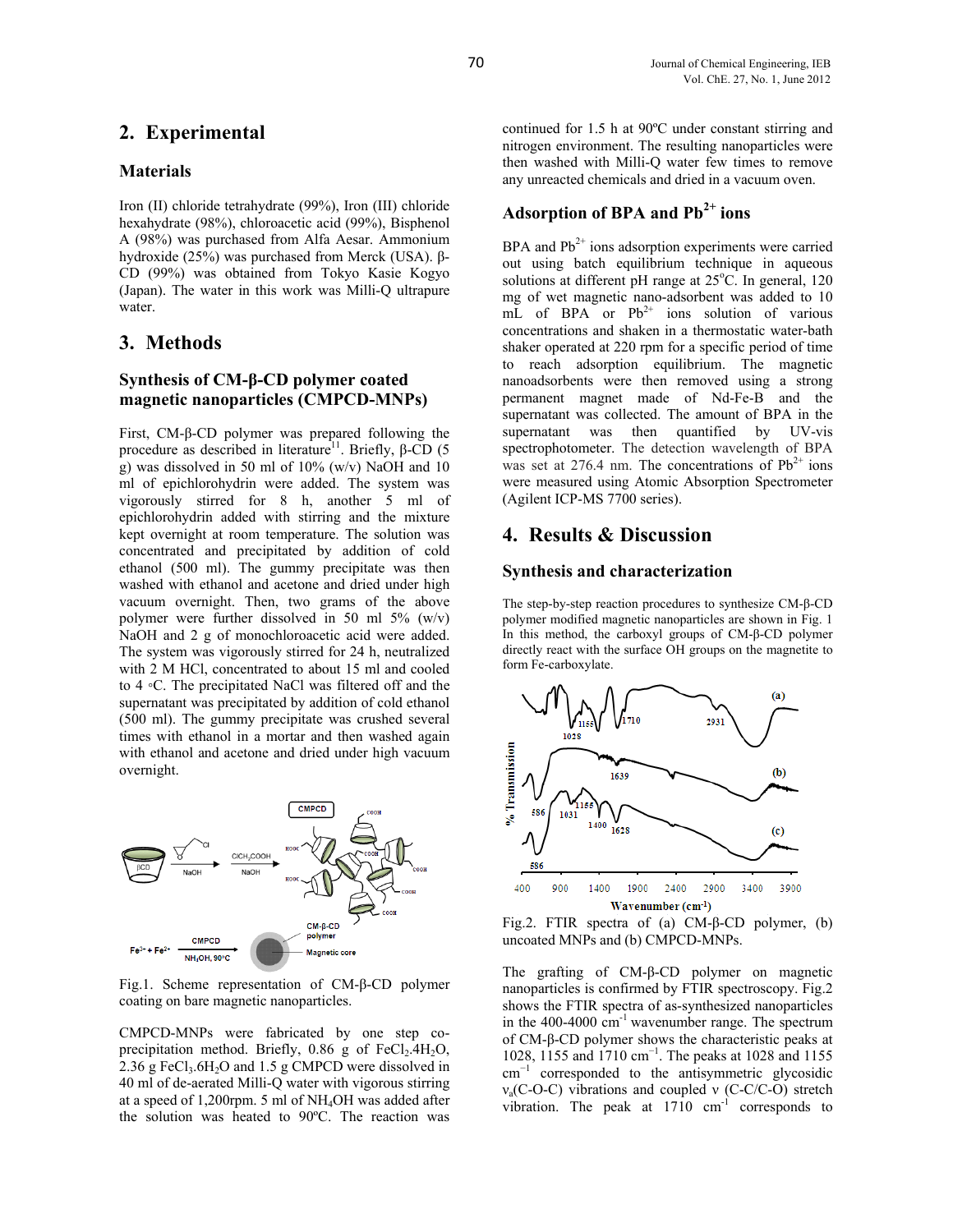carbonyl group (=CO) stretching which confirms the incorporation of the carboxymethyl group (-COOCH3) into CM-β-CD polymer. The characteristic adsorption band of Fe–O bonds in the tetrahedral sites is 586 cm<sup>-1</sup>. All the significant peaks of CM-β-CD polymer in the range of  $900-1200$  cm<sup>-1</sup> are present in the spectrum of CMPCD-MNPs with a small shift. Moreover, as shown in Fig. 2(c), two main characteristic peaks appeared at 1628 and 1400 cm<sup>−</sup><sup>1</sup> due to bands of COOM (M represents metal ions) groups, which indicates that the COOH groups of CM-β-CD polymer reacted with the surface OH groups of  $Fe<sub>3</sub>O<sub>4</sub>$  particles resulting in the formation of the iron carboxylate $12$ .



Fig.3. TEM micrograph and size distribution of CM-β-CD polymer coated magnetic nanoparticles. (Scale bar is 50 nm).

Typical TEM image and size distribution of CMPCD-MNPs are shown in Fig. 3. Well-shaped spherical or ellipsoidal magnetic nanoparticles are observed. The mean diameter of CM-β-CD coated magnetic nanoparticles is about 11 nm.



Fig.4. Effect of pH on the adsorption of (a) BPA and (b)  $Pb^{2+}$  onto CMPCD-MNPs. (BPA: 0.50 mg/mL and  $Pb^{2+}$ : 200 mg/L).

### **5. Adsorption results**

#### **Effects of pH**

The solution pH plays an important role in the adsorption process. The effects of initial solution pH on CMPCD-MNPs adsorption capacity for BPA and  $Pb^{2+}$ are presented in Fig. 4. It can be seen that adsorption of BPA remained roughly unchanged at pH below about 7.0, while increase in pH above about 7.0 resulted in a gradually decreased adsorption. A decreasing trend at a higher pH ranging from 7 to 11 was also observed when insoluble cross-linked cyclodextrin polymers were used

as adsorbents $13$ . The result could be elucidated by the  $pKa$  value of bisphenol-A ranging from 9.6 to  $10.5^1$ , implying that the ionization of bisphenol-A occurred at around pH 8–10 to form the phenolate and bisphenolate anions. The phenolate anions have less tendency to be included in the hydrophobic cavity of cyclodextrin moieties, hence decrease the adsorption capacity of CMPCD-MNPs

From Fig. 4 it is also observed that the  $Pb^{2+}$  uptake capacity increases with an increase in pH from 2 to 6. The maximum metal uptake capacity was observed at pH 5.5– 6. At pH below 6,  $Pb^{2+}$  is the major species, and with the increase of pH from 6 to 9,  $Pb(OH)$ + dominates<sup>14</sup>. The variation in metal uptake capacity with pH can be explained by considering the differences in the charge state of metal ions, as well as the zero point of charge (ZPC) of CMPCD-MNPs ( $pH_{ZPC} = 4.5$ ). Generally at  $pH$  below the zero point charge,  $H^+$  ions compete effectively with  $Pb^{2+}$  ions for adsorption sites causing a decrease in uptake capacity. At pH above the zero point charge, the surface of the adsorbent gets negatively charged, which enhances the positively charged  $Pb^{2+}$  through electrostatic forces of attraction.



Fig.5. Effect of contact time on BPA (at pH 7 and conc. 0.5 mg/mL) and (b)  $Pb^{2+}$  adsorption by CMPCD-MNPs (at pH 5.5 and conc. 200 mg/L). Insets: pseudo-secondorder kinetics.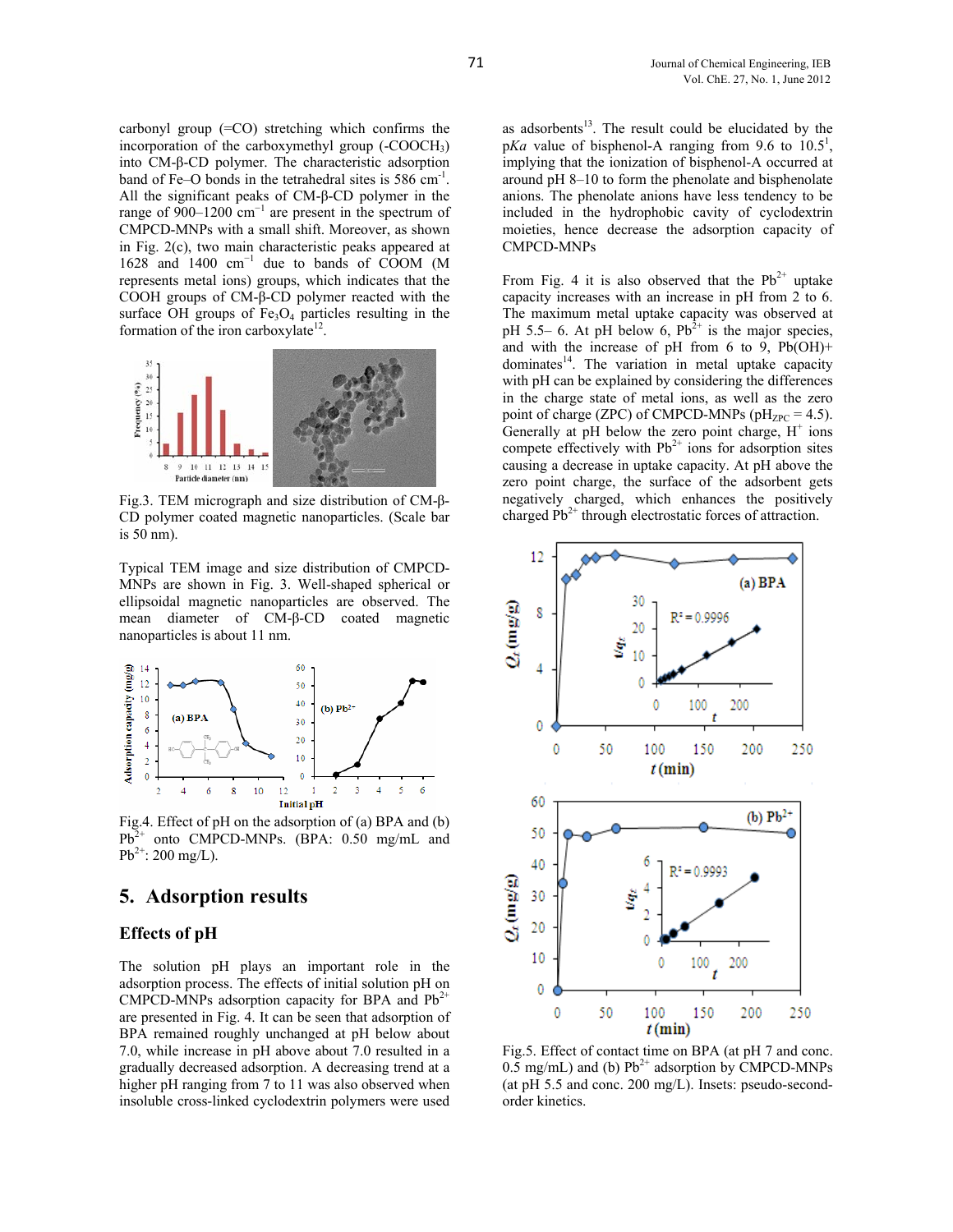#### **Effect of contact time and kinetics**

Fig. 5 illustrates the adsorption of BPA and  $Pb^{2+}$  ions on CMPCD-MNPs from aqueous solution as a function of contact time. It can be seen from Fig. 5 that the maximum adsorption of both contaminants was achieved almost within 20-30 min and the adsorption remained nearly constant after that.

The pseudo-second-order rate model is often used to simulate the adsorption kinetic of contaminants on magnetic nanoadsorbents<sup>12</sup>:

$$
\frac{t}{Q_{i}} = \frac{1}{k_{2}Q_{e}^{2}} + \frac{1}{Q_{e}}t
$$
\n(1)

Where  $k_2$  is the rate constant of pseudo-second-order adsorption  $(g \, mg^{-1} \, min^{-1})$ . The slope and intercept of the plot of  $t/Q_t$  versus *t* are used to calculate  $k_2$  and  $Q_{e,cal}$ (Fig. 5). The correlation coefficient  $(R^2)$  for the pseudosecond-order adsorption model has high value (> 99%) which indicates that the kinetic adsorption can be well described by a pseudo-second-order rate equation. The values of  $k_2$ ,  $Q_e$  and  $R^2$  are 0.91 g/(mg·min), 11.95 mg/g and 0.9996 for BPA and 0.05 g/(mg·min), 50.76 mg/g and 0.9993 for  $Pb^{2+}$  ions, respectively.



Fig.6. The adsorption isotherm of (a) BPA at pH 7 and (c)  $Pb^{2+}$  at pH 5.5 onto uncoated and CMPCD-MNPS at  $25^{\circ}$ C.

#### **Equilibrium studies**

The equilibrium isotherms for the adsorption of BPA and lead ions by uncoated MNPs and CMPCD-MNPs at 25°C are shown in Figuer 6. The equilibrium data are fitted by Langmuir and Freundlich isotherm model which can be expressed in eqs 2 and 3, respectively:

$$
\frac{C_e}{Q_e} = \frac{C_e}{Q_m} + \frac{1}{Q_m K_L}
$$
\n
$$
\ln Q_e = (1/n) \ln C_e + \ln K_F
$$
\n(2)

where  $O_e$  is the amount of adsorbate adsorbed per mass of adsorbent at equilibrium (mg/g), *Ce* is the equilibrium concentration of adsorbate in aqueous solution (mg/mL),  $Q_m$  is the monolayer adsorption capacity at equilibrium (mg/g),  $K<sub>L</sub>$  is the Langmuir equilibrium constant,  $K_F$  is a Freundlich constant (index of adsorption capacity), n is Freundlich constant (index of adsorption intensity or surface heterogeneity).

Table 1. Adsorption isotherm parameters for BPA and Pb<sup>2+</sup> ions onto uncoated and CMPCD-MNPS.

| Iso-<br>therm<br>Models | Para-<br>meters | Bisphenol A<br>(pH7)   |                    | $Pb^{2+}$<br>(pH 5.5) |                    |
|-------------------------|-----------------|------------------------|--------------------|-----------------------|--------------------|
|                         |                 | <b>CMPCD</b><br>- MNPs | Bare<br><b>MNP</b> | <b>CMPCD</b><br>-MNPs | Bare<br><b>MNP</b> |
| Lang-<br>muir           | $q_m$<br>(mg/g) | 13.70                  | 5.90               | 52.20                 | 28.01              |
|                         | $K_L$<br>(L/mg) | 0.015                  | 0.008              | 0.208                 | 1.25               |
|                         | $R^2$           | 0.995                  | 0.988              | 0.999                 | 0.999              |
| Freund-<br>lich         | n               | 3.01                   | 2.02               | 3.88                  | 4.00               |
|                         | $K_F$<br>(L/g)  | 0.016                  | 0.008              | 16.43                 | 13.46              |
|                         | $R^2$           | 0.919                  | 0.919              | 0.853                 | 0.731              |

The isotherm parameters and related  $R^2$  values are shown in Table 1. The adsorption isotherm data of both contaminants on this adsorbent are better fitted to Langmuir isotherm model  $(R^2 > 0.99)$  in compared to Freundlich model. Based on Langmuir isotherms, the maximum adsorption capacities (*Qm*) of CMPCD-MNPs toward BPA and  $Pb^{2+}$  are 13.70 and 50.5 mg/g, respectively at 25°C, which are almost or more than twice than those obtained using uncoated MNPs. These results indicate that the modification of magnetite surface by CM-β-CD polymer could enhance the adsorption capabilities of CMPCD-MNPs.

The inner cores of CM-β-CD molecules, with their hydrophobic cavities, easily adsorb BPA through hostguest interactions. The main interactions in the complexation process between cyclodextrin and organic molecule are dipole-dipole, hydrogen bonding, van der